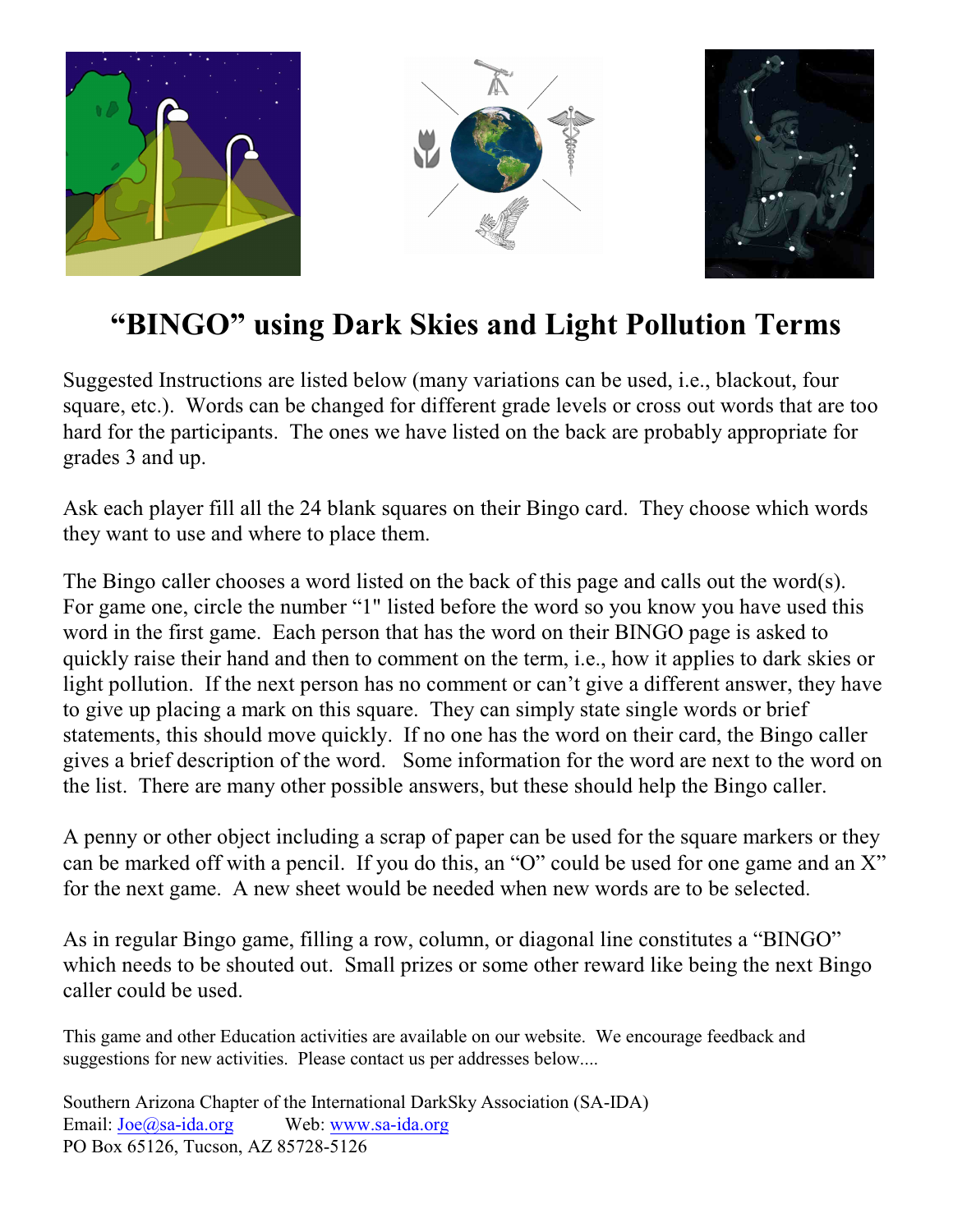## **Light pollution and Dark Skies - BINGO Words and Brief Definitions** *jmf* 09-01-10

 *Circle game number 1, 2, 3, 4, or 5 when you use this word for that game to avoid using the same words.*

1 2 3 4 5 **ASTRONOMERS** - People who study the universe and are hurt the most by Light Pollution 1 2 3 4 5 **BATS** - One of Arizona's night time pollinators, outdoor light does not help them, distracts them, confuses them. 1 2 3 4 5 **BIRDS** - Often collide with lit buildings and can loose their way migrating due to light pollution. 1 2 3 4 5 **BUSINESS SIGNS** - Create some light pollution, must be turned off one hour after the close of business. 1 2 3 4 5 **CFL** - Compact Fluorescent Lamp, uses 25% of incandescent bulb energy, lasts longer, twisty shape. 1 2 3 4 5 **CIRCADIUM RHYTHM** - Your body clock, you must have light and dark cycles to keep in sync. 1 2 3 4 5 **DARK SLEEP** - Necessary for circadium rhythms to sync., melatonin generation, human health in general. 1 2 3 4 5 **DARK SKY** - Is needed for good astronomy, bird migrations, bat foraging, moth pollinators, fish spawning, etc. 1 2 3 4 5 **EDUCATION** - The most needed item in helping to reduce Light Pollution. Learn more, pass it on. 1 2 3 4 5 **FISH** - Spawning and eating habits as well as general health are affected by outdoor lights. 1 2 3 4 5 **FLAGSTAFF** - First IDA dark sky friendly city in USA. Lowell, observatory where Pluto was discovered. 1 2 3 4 5 **FLOOD LIGHT** - One of the worst residential light polluters. Must be aimed down at 45 degrees or less. 1 2 3 4 5 **FOOT CANDLE** - A unit of measuring light, light from a candle one foot away, abbv. is fc, light meter reading 1 2 3 4 5 **GLARE** - A type of light pollution-horizontal light in you face, annoying, safety hazards, blinding 1 2 3 4 5 **HOLIDAY LIGHTS** - Pima County code, can be on to 11 pm from Thanksgiving to early January each year. 1 2 3 4 5 **HORIZONTAL** - Light traveling horizontal is worse for observatories, causes more light pollution than going up. 1 2 3 4 5 **HPS** - High Pressure Sodium, yellowish high intensity lamps, are the most common for street lights/parking lots. 1 2 3 4 5 **IDA** - International Dark-Sky Association, committed to Preserving and Protecting the night sky, located in Tucson. 1 2 3 4 5 **INCANDESCENT** - Old style light bulb, being replaced by cfl's, 85% energy goes to heat, Thomas Edison inventor 1 2 3 4 5 **KITT PEAK** - Observatory west of Tucson, has over 20 telescopes, has public tours, has solar telescope. 1 2 3 4 5 **LED** - Light Emitting Diode, latest technology for street lighting, uses only 10% of incandescent lamp energy. 1 2 3 4 5 **LIGHT POLLUTION (LP)** - Light going up and horizontal, bad for astronomy, wildlife, humans, plants 1 2 3 4 5 **LIGHT TRESPASS** - A type of LP - light leaving your property, annoying, wasted energy 1 2 3 4 5 **LIGHTS DOWN** - Good light fixtures always shine their light down, allows stars to be visible. 1 2 3 4 5 **LUMENS** - Units used for designating light bulb output, a unit of measure for light. 1 2 3 4 5 **MELATONIN** - Generation of this chemical is greatly reduced by not having dark sleep. Helps fight disease. 1 2 3 4 5 **MERCURY VAPOR** - A greenish color of light, sale of these lamps are banned in AZ, can't use starting in 2011. 1 2 3 4 5 **MILKY WAY** - A candy bar, galaxy, our solar system in it, should be able to see it at night if low Light Pollution. 1 2 3 4 5 **MIRROR LAB** - Facility at the U of A making precision telescope mirrors up to 8.4 meters in diam (27.5 feet) 1 2 3 4 5 **MOTHS** - Are attracted to white light as if it were a magnet, fly to their death, need to be pollinating at night. 1 2 3 4 5 **MOTION DETECTOR** - An excellent way to turn lights on and off to minimize energy use. 1 2 3 4 5 **MT. GRAHAM** - Vatican 1.8m telescope is here. New 8.4m Large Binocular Telescope (LBT) is here too. 1 2 3 4 5 **MT. HOPKINS** - Location of large single mirror (6.5 meters diameter) MMT telescope east of Green Valley, AZ. 1 2 3 4 5 **NOCTURNAL** - Refers to animals that are active at night. Lights on may confuse them thinking it is day time. 1 2 3 4 5 **OBSERVATORIES** - Need dark skies to function, have restricted outdoor lighting for miles around them. 1 2 3 4 5 **OLC** - Outdoor Lighting Code, these are rules to restrict and control outdoor lighting, Pima County has since 1973 1 2 3 4 5 **OWL** - Nocturnal, has excellent vision at night if low light pollution. 1 2 3 4 5 **SAFETY** - Glare in your face while driving, bike riding or walking can cause safety problems (temp. blind you). 1 2 3 4 5 **SEA TURTLES** - Hatchlings easily get confused by lights on buildings , they must find the water quickly. 1 2 3 4 5 **SHIELDS** - A way to control the light downward, can often be added to existing fixtures to improve them. 1 2 3 4 5 **SKY GLOW** - A type of LP-light up sky, upwards light, hides stars, wasted energy, hurts astronomy 1 2 3 4 5 **SOUTHERN ARIZONA** - Most number of telescopes and astronomers, good outdoor lighting codes since 1973. 1 2 3 4 5 **SPORTS LIGHTING** - Often a big source of light pollution, these lights usually have an 11 pm curfew. 1 2 3 4 5 **STREET LIGHTS** - Biggest cause of light pollution, most are on all night, many are not needed, many too bright. 1 2 3 4 5 **SUN** - Closest, biggest, brightest star, 93 M miles from earth, 109 diameters, can cause communications problems 1 2 3 4 5 **TELESCOPE** - Used to view planets and stars, sky glow cam make them useless, lots around Tucson, 1 2 3 4 5 **THOMAS EDISON** - Invented the incandescent light bulb, the light bulb used today with a tungsten filament. 1 2 3 4 5 **TWO BILLION** - Amount of wasted light headed skyward is estimated to cost over two billion dollars per year. 1 2 3 4 5 **UNSHIELDED FIXTURES** - Not good, poor light control, often causes lots of glare and light trespass. 1 2 3 4 5 **WASTED ENERGY** - Lights with no purpose, lights are left on for no reason, wastes water for elect. generation.